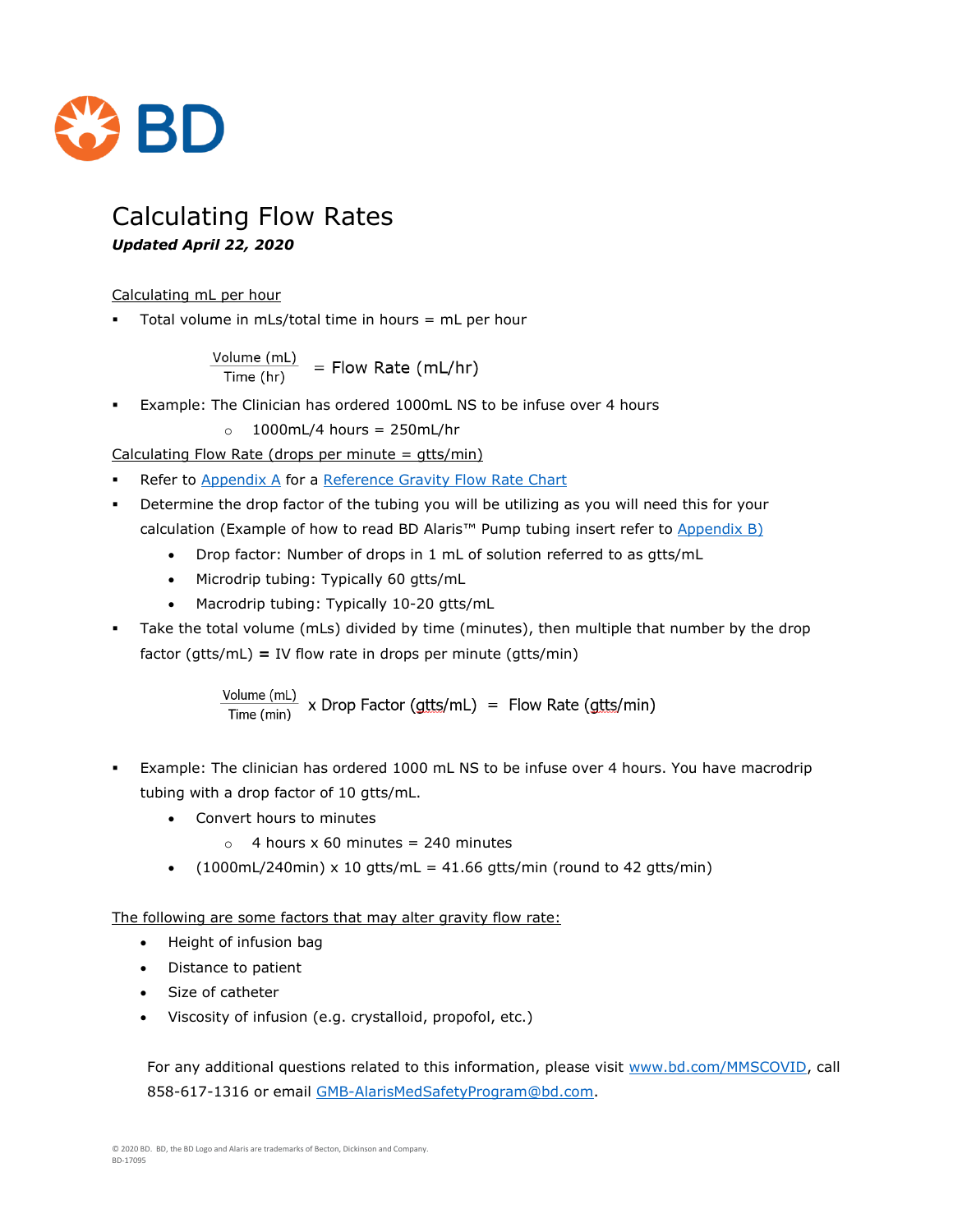

|                  | <b>Macrodrip</b> |                  |                  | <b>Microdrip</b> |
|------------------|------------------|------------------|------------------|------------------|
|                  |                  |                  |                  |                  |
| <b>Flow Rate</b> | $10$ drops = 1mL | $15$ drops = 1mL | $20$ drops = 1mL | $60$ drops = 1mL |
| (mL/hr)          | (drops/per min)  | (drops/per min)  | (drops/per min)  | (drops/per min)  |
| 10               | $\overline{2}$   | $\overline{2}$   | $\overline{3}$   | 10               |
| 25               | $\overline{4}$   | 6                | 8                | 25               |
| 50               | 8                | 12               | 17               | 50               |
| 75               | 12               | 19               | 25               | 75               |
| 100              | 17               | 25               | 33               | 100              |
| 125              | 21               | 31               | 42               | 125              |
| 150              | 25               | 37               | 50               | 150              |
| 175              | 29               | 43               | 58               | 175              |
| 200              | 33               | 50               | 67               | 200              |
| 250              | 42               | 62               | 83               | 250              |
| 300              | 50               | 75               | 100              | 300              |
| 400              | 66               | 100              | 133              | 400              |
| 500              | 83               | 125              | 167              | 500              |
| 750              | 125              | 187              | 250              | 750              |
| 1000             | 167              | 250              | 333              | 1000             |

## <span id="page-1-0"></span>Appendix A: **Reference Gravity Chart of Drops per Minute**